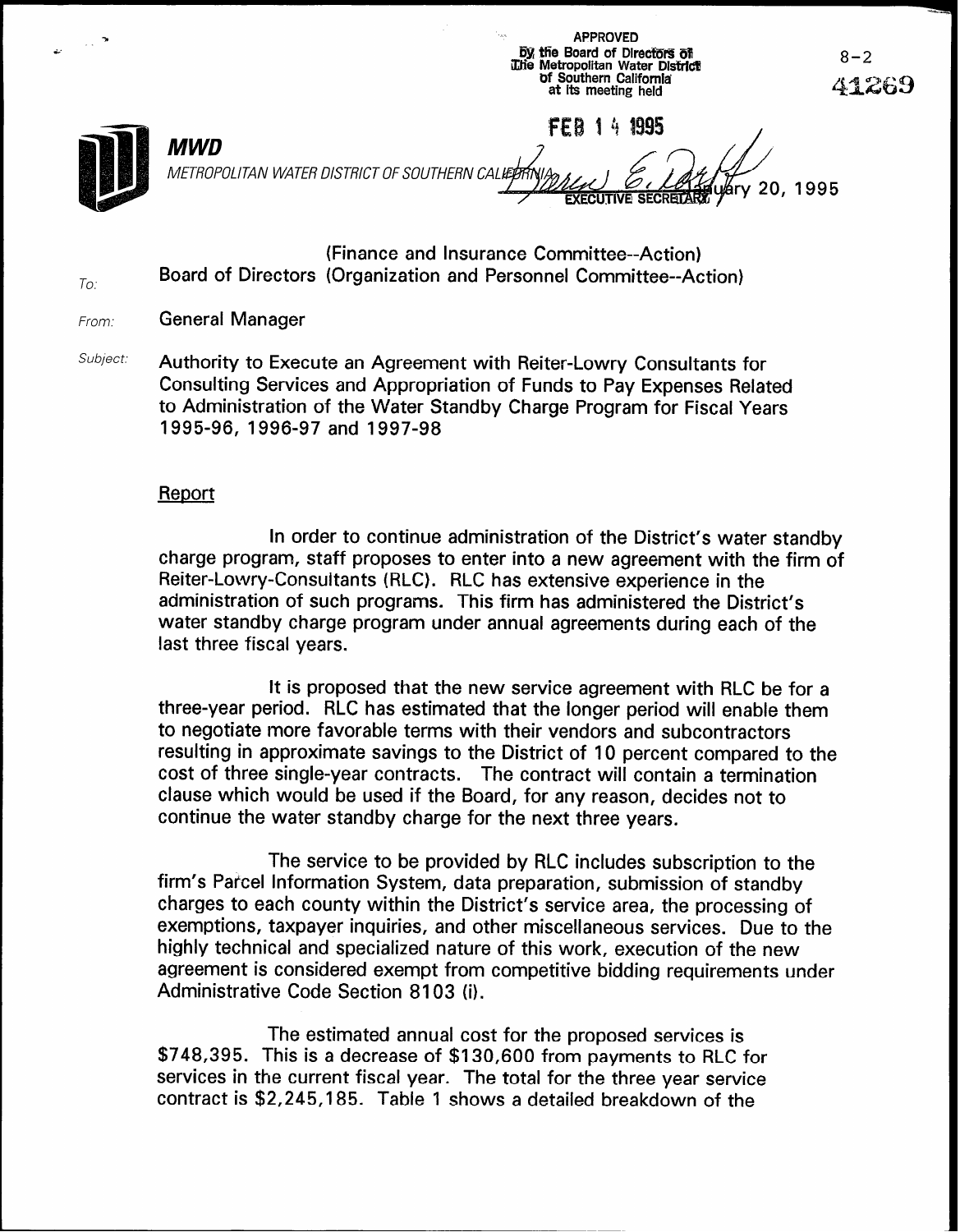Board of Directors **-2-** -2- January 20, 1995

estimated costs. Table 2 shows the consultant's proposed hourly rates and charges. It is planned to include funds for the continuing services in the Annual Budget appropriations for each of the next three fiscal years.

In accordance with your Board's policy, RLC will provide an updated Equal Employment Opportunity certificate that will comply with all equal opportunity laws and will certify that RLC will not discriminate in the employment of any persons.

Adoption of the recommendations in this letter is exempt from the provisions of the California Environmental Quality Act since it can be seen with certainty that the proposed consulting services will not have a significant effect on the environment.

#### **Recommendation**

It is recommended that the Board of Directors authorize the General Manager to execute an agreement with Reiter-Lowry-Consultants, in form approved by the General Counsel, to provide services required to administer the District's water standby charge program for fiscal years 1995- 96, 1996-97 and 1997-98, and appropriate \$2,245,185 from the Operations and Maintenance Fund to pay for the costs of such services.

> J. R. Wodraska General Manager

Submitted by:

Lambertus H. Becker Acting Chief Financial Officer

Concur:

 $\nu$ yii

 $\mathscr{C}$  John K W General Manager

**Attachments**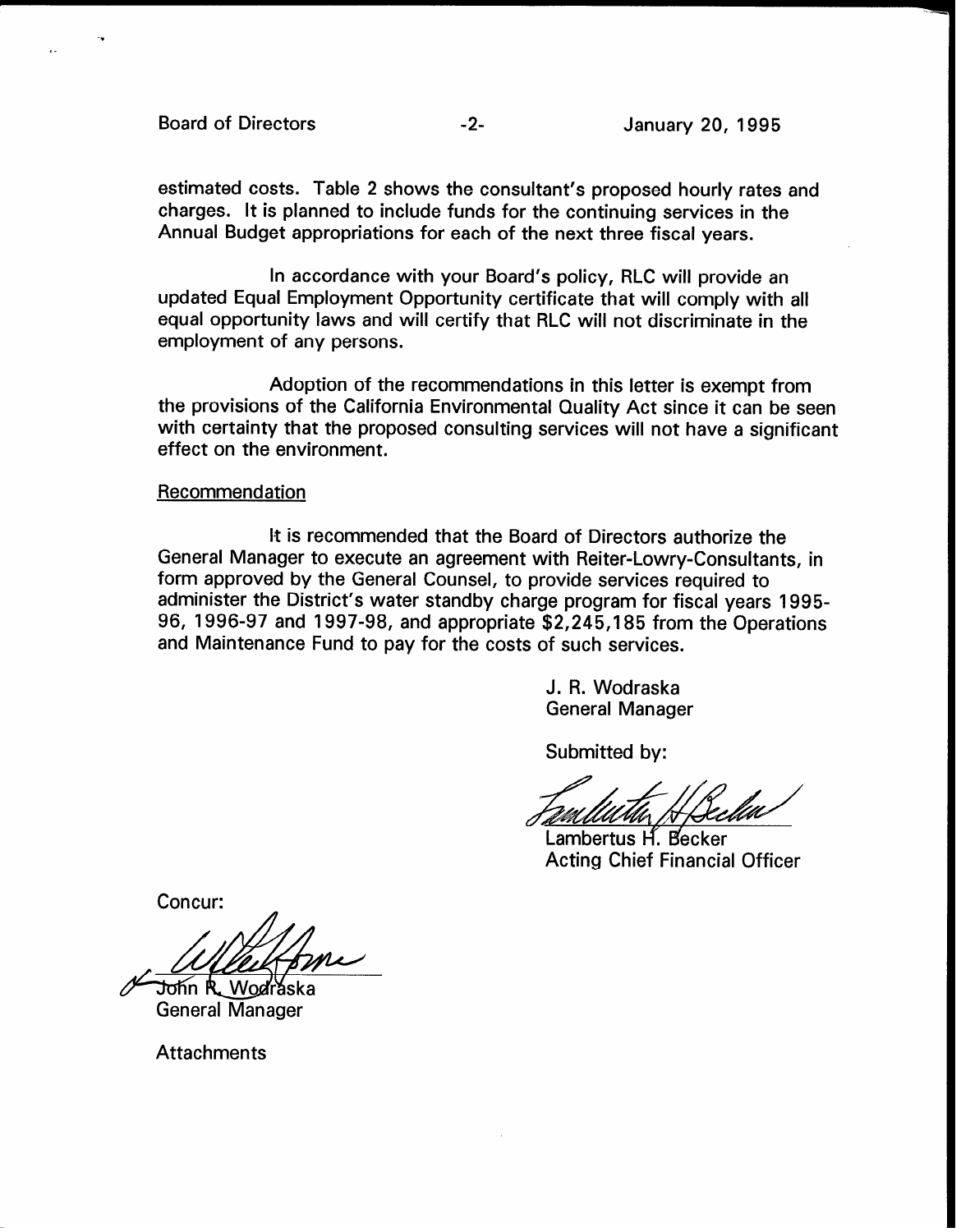#### TABLE 1

## ESTIMATED ANNUAL COSTS OF RLC STANDBY CHARGE PROGRAM

|                                                         | <b>Estimated</b><br>Annual<br>Cost |
|---------------------------------------------------------|------------------------------------|
| <b>RLC Parcel Information System (1)</b>                | \$556,728                          |
| Submit Charges to Counties (2)                          | 38,000                             |
| Engineer's Report &<br><b>Parcel Listing</b><br>(3)     | 18,000                             |
| Taxpayer Inquiries &<br><b>Exemption Processing (4)</b> | 135,667                            |
| <b>ANNUAL TOTAL</b>                                     | \$745,395                          |

Notes:

- (1) Payable monthly @ \$46,394/mo.
- $(2)$  Prepare and reconcilently  $\in \Psi$  +0,00 +,1110. (2) Propose and room one middle assossments, propose mit
- (2) Prepare proposed assessments for Engineer's Report,<br>microfiche vendor to provide required records.
- (4) 1,650 hours for calls/follow-up responses, microfiche vendor,  $1,000$  hours for calls/follow-up responses, inicronicile vehicle, versions for engineering evaluation and research, proper
- verifications, analysis of government involvement, administration<br>and letters.